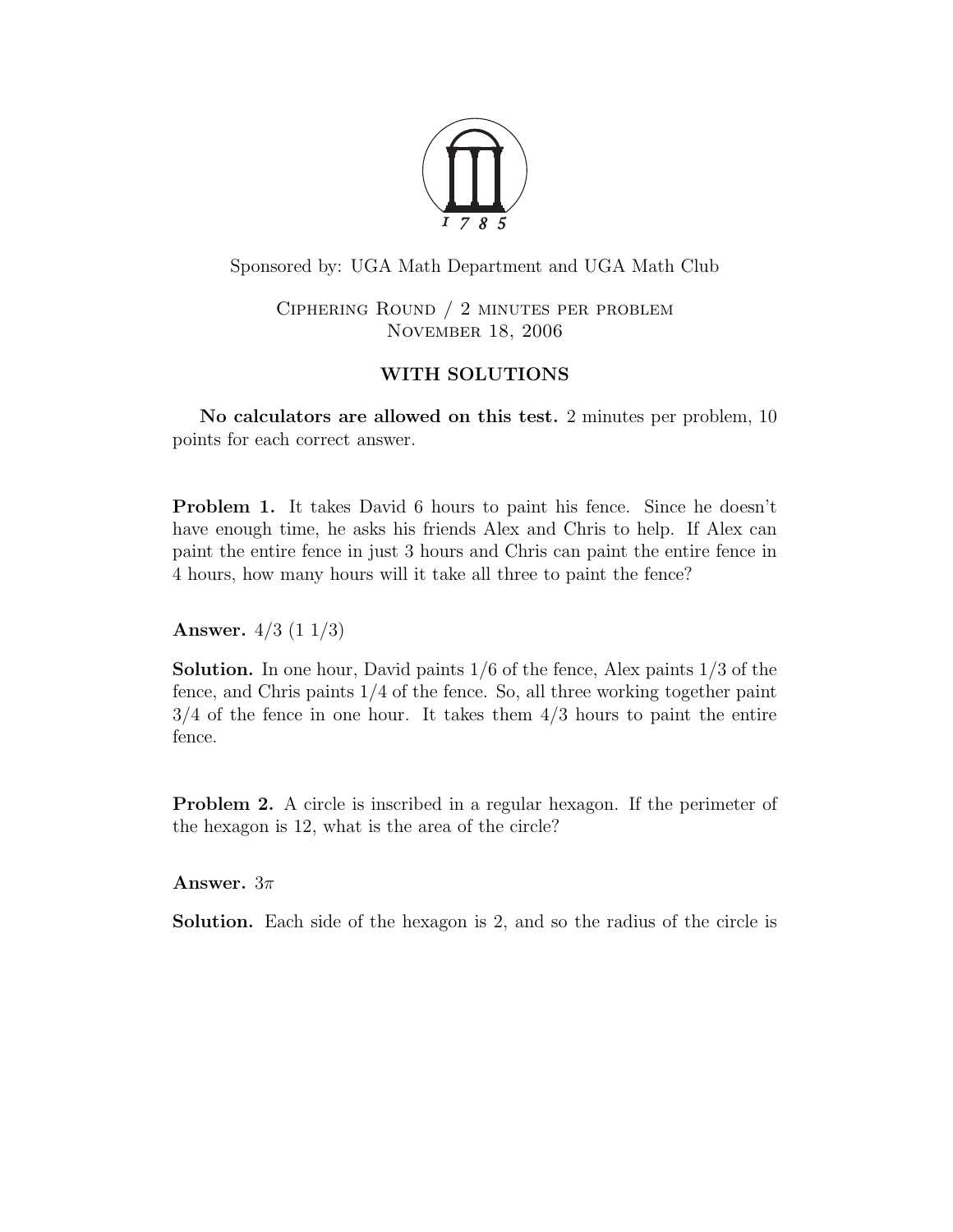

 $\sqrt{3}$ . Thus, the area of the circle is  $3\pi$ .

**Problem 3.** How many points  $(m, n)$  with integer coordinates are on the line segment joining  $(-2, 3)$  and  $(34, 30)$ ?

Answer. 10

**Solution.** The line joining (−2, 3) and (34, 30) has slope  $\frac{30-3}{34-(-)}$  $\frac{34-(-2)}{34-(-2)}$  = 3 4 . Thus, starting at any point with integer coordinates, if we move horizontally 4 units and vertically 3 units, we will come to the next point on the line with integer coordinates. Since  $36/4 = 9$ , we have our original point and 9 other points on the line segment.

Problem 4. Four identical tennis balls are packed tightly in a cylindrical can. What fraction of the volume of the can is unoccupied?

## Answer. 1/3

**Solution.** If the radius of the can is  $r$ , then its height is  $8r$ , and the volume of the cylinder is  $8\pi r^3$ . The volume occupied by the four balls is  $4 \cdot$ 4 3  $\pi r^3 =$ 16 3  $\pi r^3$ . Thus, the fraction unoccupied is

$$
\frac{8-16/3}{8} = \frac{1}{3}.
$$

Problem 5. What is the angle, in degrees, formed by the hands of a clock at precisely 1:20? (Choose the angle less than 180◦ .)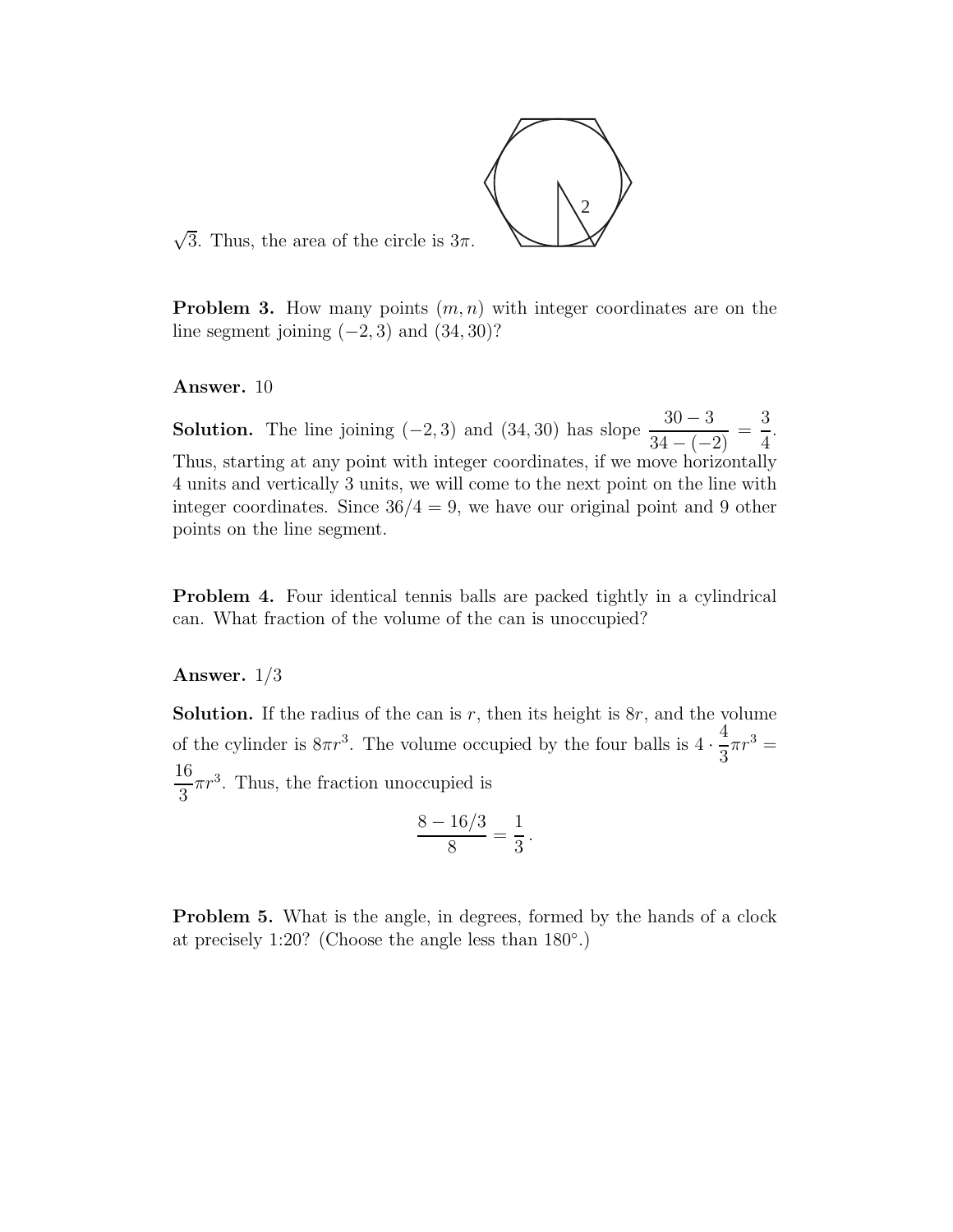## Answer. 80

**Solution.** In each hour, the hour hand moves through  $\frac{360°}{10}$ 12  $= 30^\circ$ . So, in 1 1/3 hours, the hour hand makes an angle of 40◦ with the vertical, whereas the minute hand makes an angle of  $\frac{360}{2}$ 3  $= 120^{\circ}$  degrees with the vertical. Thus, the angle between the two hands is  $80^\circ$ .

Problem 6. Fill in the missing digits so that N will be divisible by 99:

$$
N = 8 \pm 52 \pm 6
$$

Answer.

$$
N = 805266
$$

**Solution.** Say  $N = 8a52b6$ . Since N is divisible by 9, we know that  $8 + a + 5 + 2 + b + 6 = 21 + a + b$  must be divisible by 9. Similarly, since N is divisble by 11, we know that  $(8 + 5 + b) - (a + 2 + 6) = b - a + 5$  must be divisible by 11. Since  $a$  and  $b$  are integers between 0 and 9 inclusive, it follows that

$$
a + b = 6
$$
 or 15  
 $-a + b = -5$  or 6.

Obviously,  $a = 0$  and  $b = 6$  gives a solution. But it is the only solution: Adding and subtracting the two equations with various right-hand sides gives  $2b = 1$  (6 and  $-5$ ),  $2b = 10$  and  $2a = 20$  (15 and  $-5$ ), and  $2b = 21$  (15 and 6).

Problem 7. A 25-meter ladder is placed against the wall and the foot of the ladder is 7 meters away from the wall. When the top of the ladder slides 4 meters down the wall, how far does the foot of the ladder slide (in meters)?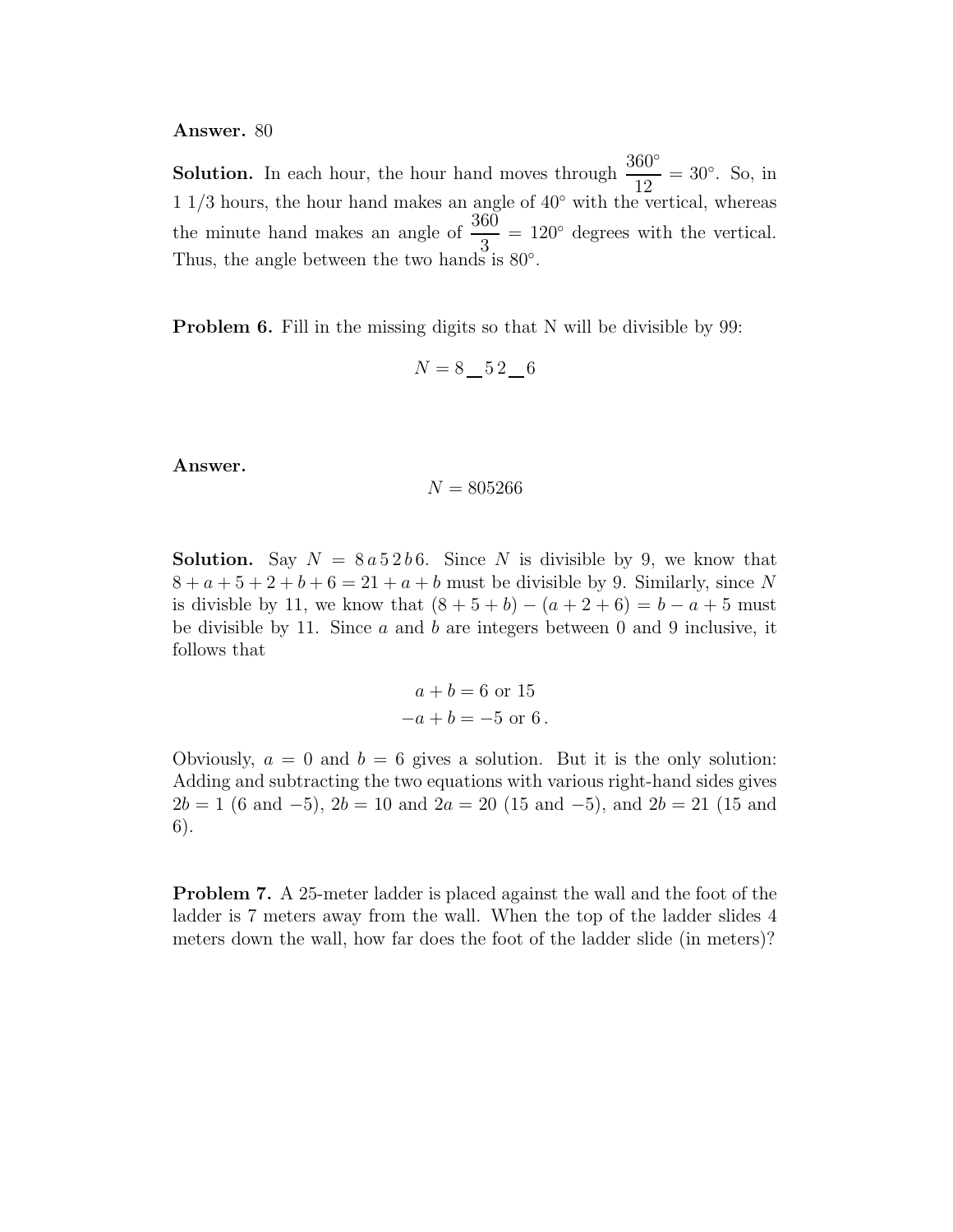## Answer. 8

Solution. The key to this problem is to recognize two Pythagorean triangles: 3-4-5 and 7-24-25. In its original position, the height of the ladder is 24 meters, and when it slides 4 meters down, its height is 20 meters. That means that the foot of the ladder is now 15 meters from the wall, so it has slid a distance of 8 meters.

Problem 8. A fair coin is tossed 8 times. What is the probability that it comes up heads at least 4 times?

Answer. 
$$
\frac{163}{256}
$$

**Solution.** There are  $\begin{pmatrix} 8 \\ 1 \end{pmatrix}$ k  $\setminus$ ways of throwing k heads,  $0 \leq k \leq 8$ . These numbers form the eighth row of Pascal's triangle:

1 8 28 56 70 56 28 8 1

So the answer is

$$
\frac{70+56+28+8+1}{2^8} = \frac{163}{256} \left( = \frac{1}{256} \cdot \frac{256+70}{2} \right).
$$

**Problem 9.** An ant on the ground must look up at a  $60°$  angle to see the top of a nearby building. When she walks 40 ft away from the building, she must now look up at a 30◦ angle to see the top of the building. How high is



the building?

Answer.  $20\sqrt{3}$  ft